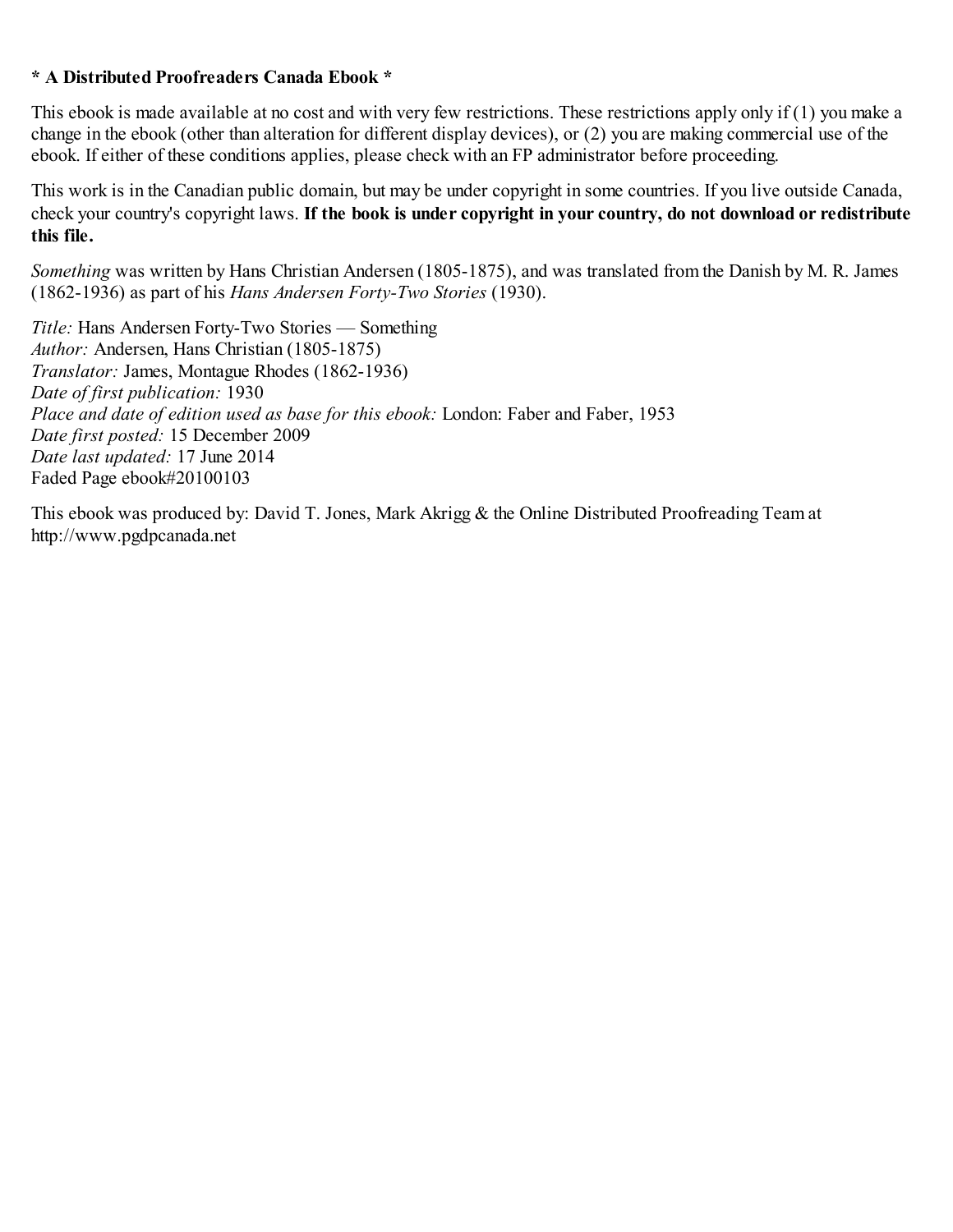# *Something*

**by**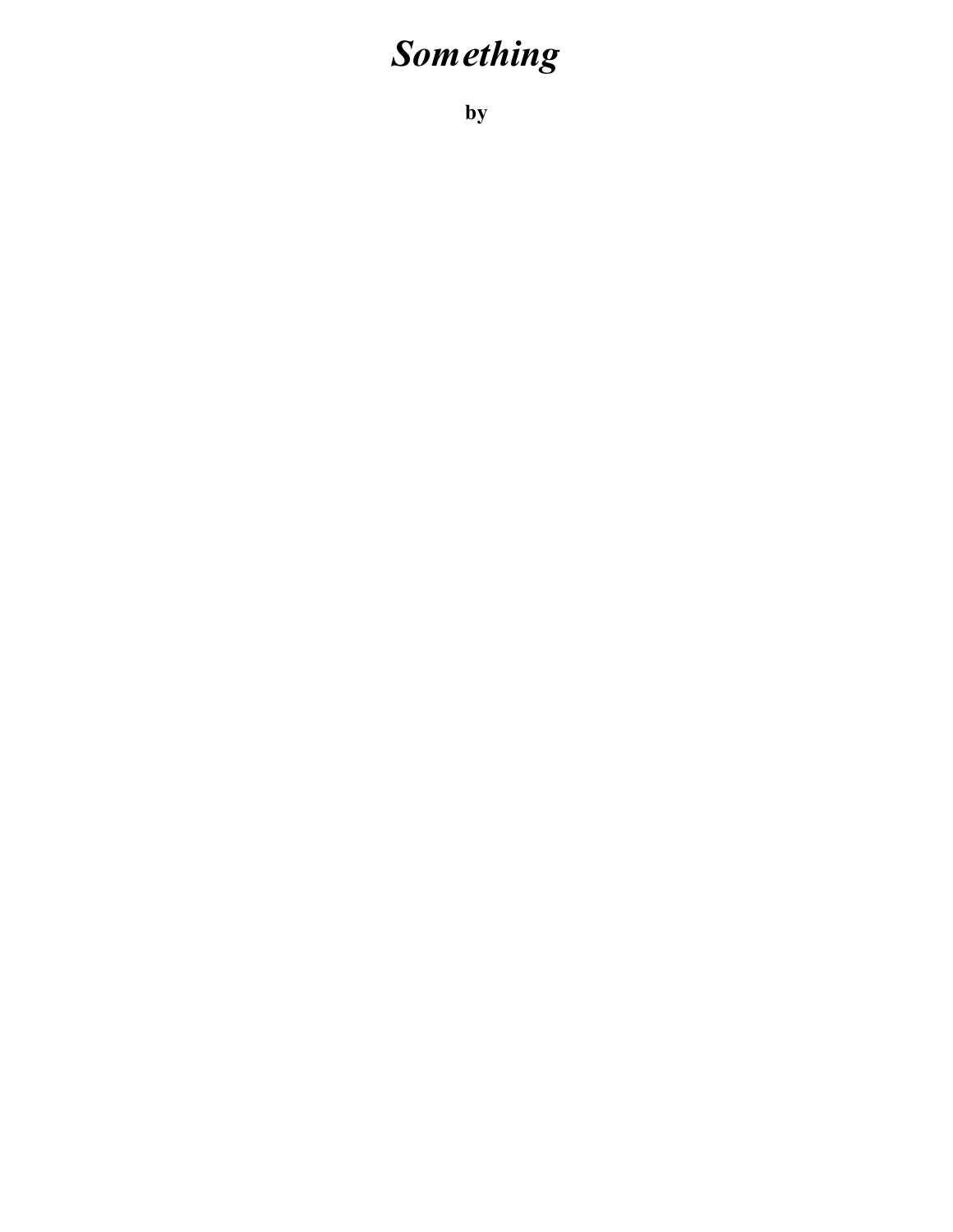## **Hans Christian Andersen**

## **(from** *Hans Andersen Forty-Two Stories* **[1930], translated by M. R. James)**

"I will become something," said the eldest of five brothers. "I mean to be of some use in the world; let it be ever so humble a position, so long as what I produce is good, that's something. I'll make bricks: they are things people can't do without. Then I shall have done something."

"But something not nearly big enough," said the second brother. "What you'll do is as good as nothing: it's mere manual work, it can be done with a machine. No! Better be a bricklayer, that's something. That's what I'll be, it's a craft: you enter into a corporation, you become a citizen, you have your guild-banner, and your own special inn. Why, if things go right, I can employ labourers and be called Master, and my wife Mistress. That's something."

"It's nothing at all," said the third. "It's not within the classes, and there are lots of classes in a town, above the masters. You may be a respectable man, but even as a master you're only what is called 'Lower Class'. No, no. I know something better than that. I shall be an architect, and go in for the artistic side, the thinking side, and get up to the higher levels in the realm of the mind. Of course, I shall have to begin at the bottom. Yes, I don't mind putting it into plain language—I shall have to begin as a builder's boy, and wear a cap—though I'm accustomed to a silk hat—and run about and fetch beer and brandy for the ordinary journeymen, and they will say 'thou' to me, which is annoying, but I shall pretend to myself that it is all a masquerade, and these are the liberties that belong to it. To-morrow, I mean, when I've got to being a journeyman, I shall go my own way, and the rest of them won't concern me. I shall go to the college, and learn to draw and be called an architect. That's something, nay, that's a great deal. I may become 'Your Excellency' and 'well-born' may have a tail to my name as well as a title in front—and build and build like the rest of them before me: that's always something to reckon on. The whole thing is something."

"Something I don't care a rap about," said the fourth. "I won't sail in the wake, I won't be a copy of someone else; I shall be a genius, and become better than all the lot of you. I shall create a new style, and frame the conception of a building that shall be in accord with the climate and materials of the country, with our nationality, with the evolution of this age of ours; yes, and pile an extra story on by my own genius.

"But suppose the climate and the materials are no good?" said the fifth. "That'll be a bad job: it will affect the whole: besides, nationality may easily become so diluted that it becomes an affectation; and the evolution of the age may make you run off the rails, as often happens in youth. No, I see none of you will really attain to being something, whatever you may think. However, do as you please, I won't be like you. I shall take up a detached position. I shall criticize what you produce. There's always something wrong in everything, and I shall pick it out and discuss it: that's something."

And so he did, and people said of that fifth brother: "There's something to him, he's a good head of his own. But he doesn't do anything!" Which of itself made him something.

Well now, that's only a bit of a story, and yet it never will come to an end so long as the world stands.

But, did nothing more happen to these five brothers? That wouldn't have been something. You must go on listening, for there is a whole tale to come.

The eldest brother, who took to brick-making, found that out of every brick when it was finished there rolled a little coin —only a copper, to be sure, but a great many little copper coins when they are put together turn into a bright dollar, and whenever you knock on the door with that, at the baker's, the butcher's, the tailor's, or all of them together, the door flies open and you get what you want. So you see that was what the bricks gave him. Some of them, to be sure, fell to bits or broke in the middle, but a use was found for them too.

Up on the dyke old mother Margaret, the poor woman, wanted very much to build herself a little house, and she was given all the broken bricks, and some whole ones into the bargain; for the eldest brother had a good heart, even though in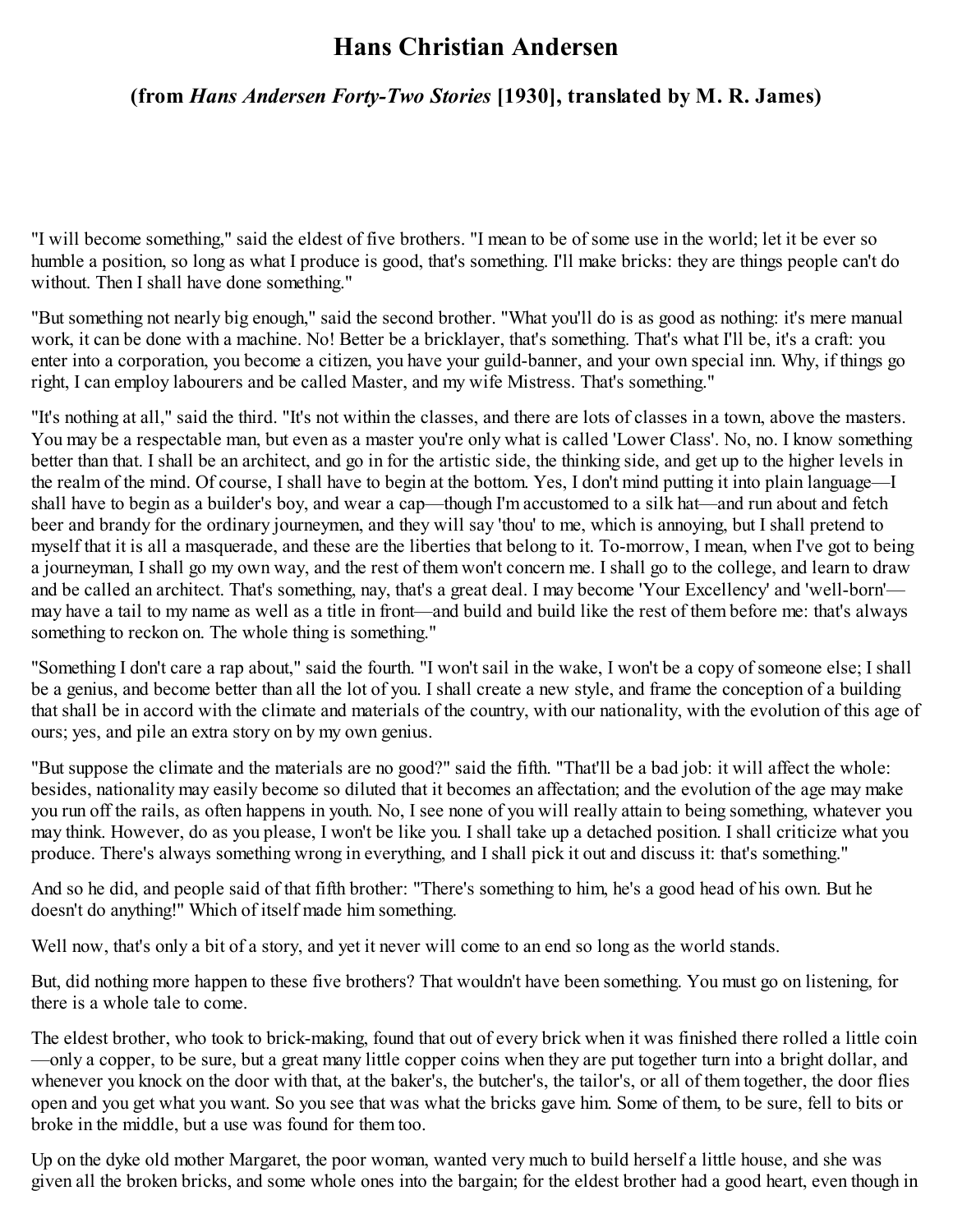practice he only used it to make bricks. The poor woman built her house herself. It was very little, and the only window was put in crooked. The door was much too low, and the thatched roof might have been much better. But there was shelter and dwelling there, and a wide view from it over the sea, which when it was high broke against the dyke. The salt spray spurted all over the house. It was still standing when the man who had made the bricks of it was dead and gone.

The second brother—ah, he could lay bricks after another fashion, and he was trained up to it. When his labourer's time was up, he buckled his knapsack and struck up the prentice's song

### *I travel can whilst I am young*

and the rest of it, and so he did. In the town, when he came back and became a master, he built house after house, a whole street of them. And when they were up, and looked well, and made an ornament for the town, why, the houses built him a little house, for his very own. But how could the houses build? Well, you may ask them and they won't say anything, but the people will answer and tell you: "Why, certainly the street built his house for him." It was small, and it had a clay floor, but when he and his bride danced over it, the floor grew bright and polished, and out of every brick in the wall there burst a blossom, and that was every bit as good as an expensive paper. It was a pretty little house, and they were a happy couple. The guild-flag fluttered outside it, and the prentice boys and the men shouted "Hurrah!" That was something. And then he died, and that too was something.

Next came the architect, the third brother, who had begun as a carpenter's prentice, worn a cap and run errands in the town, and now from the college had risen to be Director of Buildings, "illustrious" and well-born. Indeed, if the houses in the street had built a house for the brother who was a master bricklayer, the street itself was named after this brother, and the prettiest house in the street was his. That was something, and he was something—yes, and with a long title before his name and after it. His children were called gentry, and when he died his widow was a widow of Position. That's something, and his name stood permanently at the corner of the street, and was in people's mouths, being the name of the street, and I say that is something.

Then came the genius, the fourth brother, who meant to hit on something new, something original, with an extra story on top. But it broke down with him, and he tumbled down and broke his neck. Still, he had a beautiful funeral with guild banners and a band and flowers on the posters and in the street, right across the pavement: and there were three funeral orations spoken over him, every one of them longer than the one before it, and that would have pleased him, for he enjoyed being talked about. There was a monument, too, put upon his grave; only one story to it, but still that's always something.

So now he was dead like the three other brothers; but the last, the one who criticized, outlived them all, which was very proper, for in that way he got the last word, and it was of great importance to him to have the last word. He was the one with the good head to him, people said, and now his hour struck too, and he died and arrived at the gate of heaven. People always come there in pairs, and here stood he with another soul who also wanted to enter in: and who should it be but old mother Margaret of the house on the dyke!

"No doubt it is for the sake of the contrast that I and this poor creature are made to come here together," said the critic. "Well, and who are you, my good woman? Are you by way of coming in here too?" he asked.

The old woman curtsied as well as she knew how, for she thought it was St. Peter himself who was speaking. "I'm a poor old body, without any belongings, Old Margaret, from the house on the dyke."

"Well, and what did you do or produce down there?"

"Really, I didn't do nothing at all in the world, nothing as can open the door for me here. It 'ud be a real mercy if I could get leave to come inside of the door."

"And in what sort of way did you leave that world?" he asked—just in order to be saying something, for it bored him to stand there waiting.

"How did I leave it? Well, I'm sure I don't know. Very sick and poorly I was in the last few years, and really I hadn't the strength to creep out of my bed and go into the frost and cold outside. It's a hard winter—but I've won through it now. For a couple of days it was dead still, but bitter cold, as your reverence knows well enough. The ice was along the shore